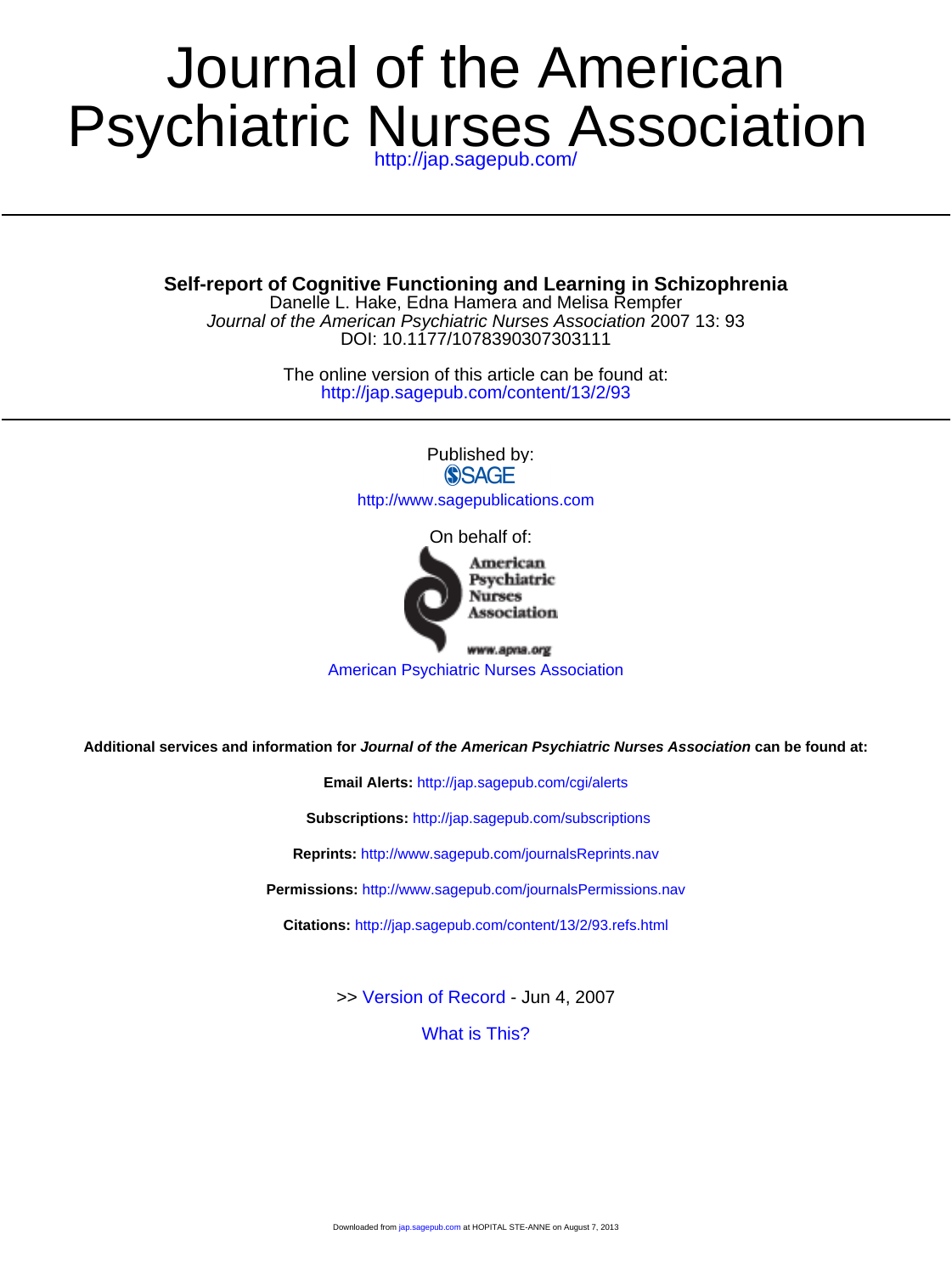# **Self-report of Cognitive Functioning and Learning in Schizophrenia**

Danelle L. Hake, Edna Hamera, and Melisa Rempfer

*BACKGROUND: A method to assess cognitive functioning in clinical settings is needed so clinicians can modify teaching strategies to match clients' cognitive abilities. OBJECTIVE: The purpose of the study was to explore the relationship between executive functioning and self-report of cognitive limitations in people with schizophrenia. DESIGN: The Wisconsin Card Sorting Test, which assesses learning potential (a person's ability to improve performance after coaching), and the Subjective Scale to Investigate Cognition in Schizophrenia were administered to 20 individuals. RESULTS: Analysis showed that participants who performed well and those who improved with coaching reported fewer subjective cognitive complaints than those who did not improve with coaching. CONCLUSIONS: In this sample subjective report of executive cognitive functioning appears to differentiate individuals who have difficulty learning complex information, and therefore, it may be clinically useful in identifying individuals needing only minimal skill training. J Am Psychiatr Nurses Assoc, 2007; 13(2), 93-100. DOI: 10.1177/1078390307303111*

*Keywords: schizophrenia; learning potential; self-report of cognitive functioning*

An increasing body of research has developed that indicates that cognitive deficits, more than psychotic symptoms, account for problems in daily living and integration into the community for individuals with schizophrenia **(**Green, Kern, Braff, & Mintz, 2000**)**. Additionally, recent innovations in psychopharmacology and psychosocial interventions designed to improve cognition have led the National Institute of Mental Health (NIMH) to call for increased research on more accurate measurements of cognition in schizophrenia **(**Buchanan et al., 2005).

Cognition is typically assessed using neuropsychological tests that objectively measure domains such as memory, attention, and executive functioning. Whereas traditional neuropsychological assessment emphasizes measurement and normative comparisons, there is an increasing emphasis on moving

Melisa Rempfer, PhD, assistant professor, Department of Psychology, University of Missouri–Kansas City, MO.

Research for this work was done as an honors project for Danelle Hake's completion of the Honors Program at the University of Kansas School of Nursing.

beyond merely documenting the presence of cognitive dysfunction to gain an understanding of real-world functioning (Groth-Marnat, 2000). A related limitation of traditional cognitive testing is that it provides only a snapshot of functioning, and thus, it assumes cognitive ability is static and unchanging.

An alternative method of assessing cognitive functioning is dynamic assessment of learning potential, which has emerged recently in the psychiatric literature (Wiedl, 1999). Dynamic assessment uses cognitive measures to assess how much individuals are able to learn with minimal coaching. In contrast to static assessment of cognition, this approach may be a more promising measure because it more closely mirrors how functioning in everyday life requires continual adaptation and learning. An example of this is asking the bus driver where to get off to connect with another bus line after missing your stop.

Another approach to assessing cognitive functioning uses subjective methods such as interview and self-report, which are more practical in clinical settings. Although the validity of these methods has been questioned, one measure in which individuals are asked to rate their ability to carry out cognitive tests in everyday situations shows moderate correlations with objective cognitive tests (Stip, Caron, Renaud, Pampoulova, & Lecomte, 2003). The present study examines the relationship between a dynamic

Danelle L. Hake, BSN, RN, School of Nursing, University of Kansas Hospital, Kansas City, KS.

Edna Hamera, PhD, ARNP, associate professor, School of Nursing, University of Kansas Medical Center, Kansas City, KS; ehamera@kumc.edu.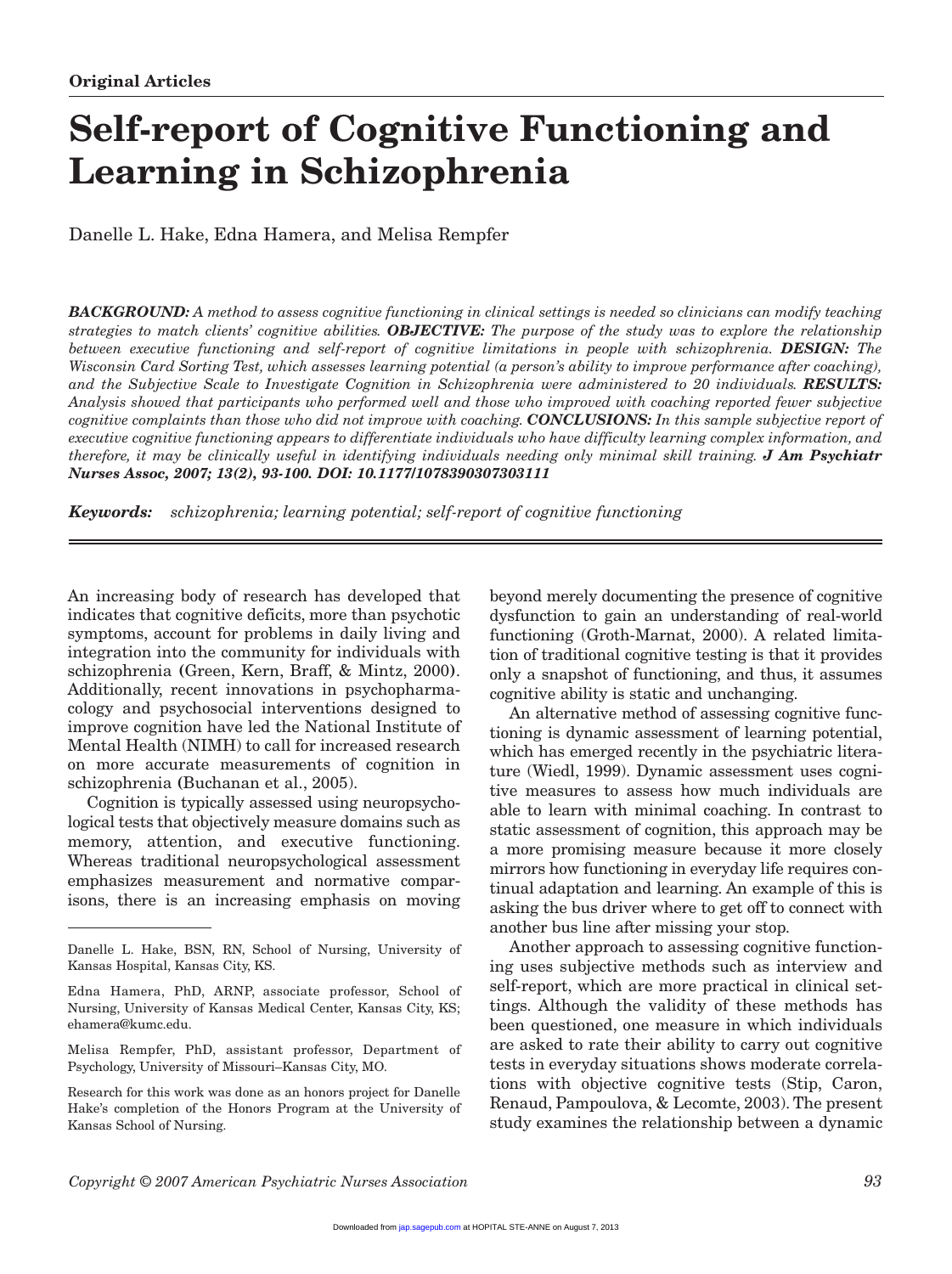test of executive functioning and self-report of cognitive limitations in people with schizophrenia.

# **LITERATURE REVIEW**

# **Cognitive Deficits in People With Schizophrenia**

Cognition, the mental process of knowing, is made up of several functional domains including memory, attention, perception, abstraction, and problem solving (e.g., Groth-Marnat, 2000; Lezak, 1995). Impairment in cognition is a key feature of schizophrenia, and cognitive deficits contribute to functional impairment in people with schizophrenia (e.g., Green, 1996). One area of impaired cognition includes generalized deficits and lowered full-scale IQ, related to a reduced capacity for information processing (Lewis, 2004). The other area includes disproportionately greater deficits in attention and sustained attention and vigilance, memory, and executive functioning (Lewis, 2004). Executive functioning is the ability to absorb and interpret information and make decisions based on that information. Although cognition appears to remain relatively stable as a patient ages and the illness progresses, some aspects of cognition are more stable than others. The most stable deficits include verbal skills (word meaning, word association, verbal fluency), memory (long- and shortterm, spatial, and visual), and preattentional information processing. Less stability has been found in complex attention and concentration, set-response shift, and attention span (Rund, 1998).

Deficits in vigilance (the ability to fix and maintain attention) affect memory and the ability to learn.These problems are most strongly associated with difficulty acquiring daily life skills such as personal care and employment that are essential for people's community integration and well-being (Green et al., 2000).

Cognitive impairment in schizophrenia occurs across a continuum of neurocognitive function. At the mild end, a patient's neurocognitive function is relative to his or her own potential and may overlap with levels of function obtained by many healthy individuals. At the severe end, a patient may have cognitive and neurological abnormalities that are completely distinguished from individuals without a diagnosed mental disorder (Heinrichs & Zakzanis, 1998).

# **Measurement of Cognitive Deficits**

Standard clinical neuropsychological measures were developed to distinguish individuals with impaired abilities (e.g., Groth-Marnat, 2000). Research on the cognitive functioning of people with schizophrenia has primarily focused on crosssectional evaluation of static cognitive abilities (Rempfer, Hamera, Brown, & Bothwell, 2006; Wiedl, 1999). This research documents that persons with schizophrenia have difficulties in a variety of cognitive domains when compared to control participants (e.g., Fioravanti, Carlone, Vitale, Cinti, & Clare, 2005). However, it is also true that there is much variability in cognitive functioning among persons with schizophrenia. Not all individuals with schizophrenia demonstrate cognitive impairments, and there is no specific pattern of performance even among those with cognitive impairments (e.g., Palmer et al., 1997; Wykes, Reeder, Corner, Williams, & Everitt, 1999). Furthermore, although research confirms that cognition is related to functional outcome, little is known about the nature of this relationship (e.g., Green, 1996; Green et al., 2000; Velligan, Bow-Thomas, Mahurin, Miller, & Halgunseth, 2000).

Neurocognitive constructs consistently related to functional outcome include secondary and immediate memory, vigilance, executive functioning, verbal fluency, early visual processing, and psychomotor skills. Outcomes relevant to schizophrenia include success in psychosocial rehabilitation programs, social problem solving measured by laboratory assessment or analog measures of instrumental skills, and behavior in community outcome and activities of daily living (Green et al., 2000).

# **Dynamic Assessment of Learning Potential**

Dynamic assessment is a developing body of research and requires feedback between the examiner and the test taker with repeated assessments. Karl Wiedl (1999) and his colleagues developed a dynamic approach using cognitive measures to assess learning capacity. The Wisconsin Card Sorting Test (WCST), a test of concept formation related to frontallobe functioning that categorizes individuals in terms of learning capacity, was used. Wiedl found that people with schizophrenia could be classified into three groups according to their modifiability in concept formation: high scorers, learners, and nonlearners. High scorers start out performing well and continue to perform well after instruction. Learners start out performing poorly and improve after instruction. Nonlearners start out performing poorly and continue to perform poorly after instruction. With this learning-potential–assessment approach, the modifiability of cognitive functions can be assessed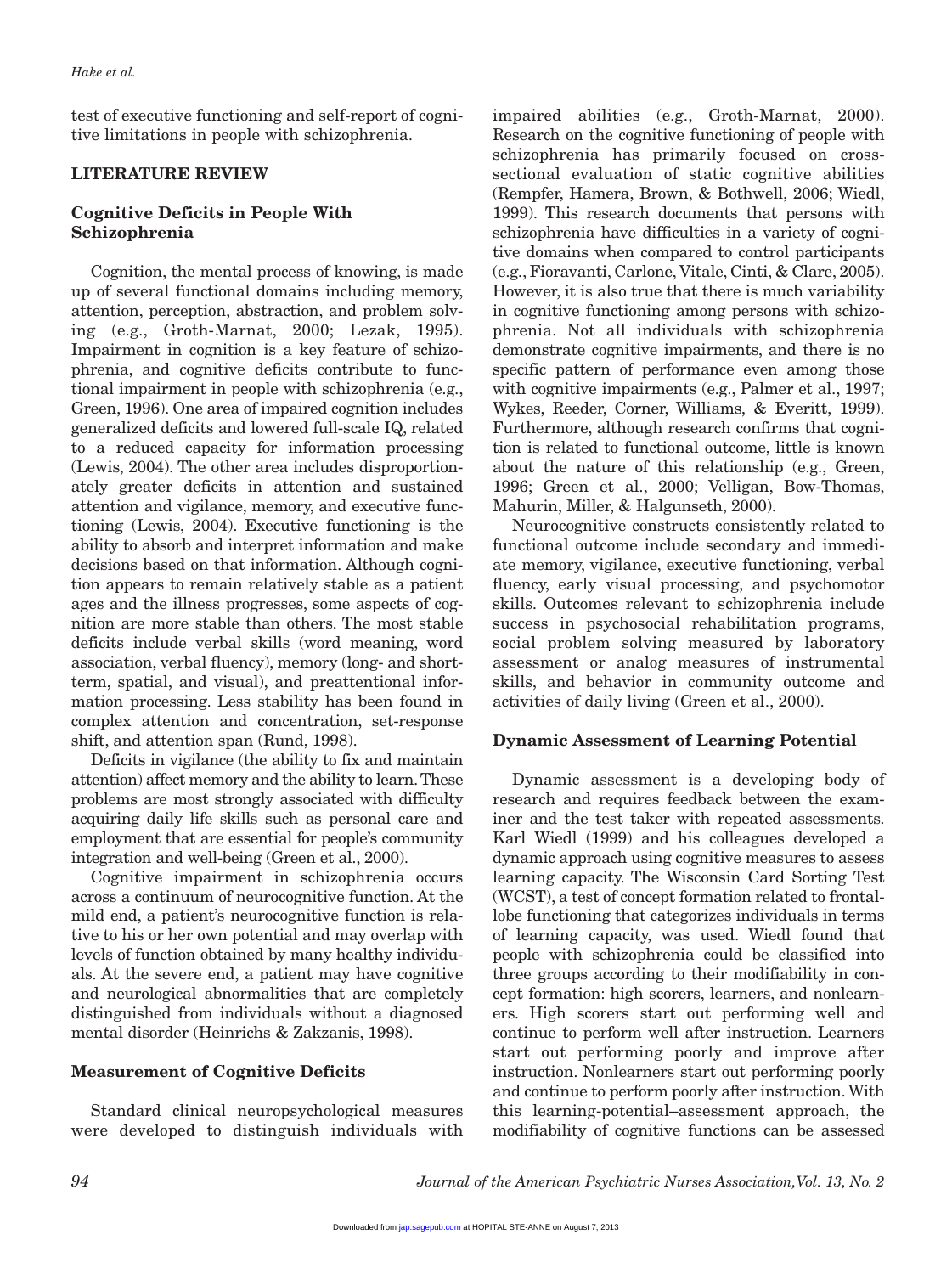(Wiedl, 1999). Recent studies have shown that learning potential may be associated with specific cognitive abilities such as attention and memory. Wiedl, Wienobst, Schöttke, Green, and Nuechterlein (2001) found that sustained attention distinguished high scorers from nonlearners, whereas learners had intermediate sustained-attention scores. Learning potential has also been related to verbal and working memory (Rempfer et al., 2006; Wiedl, Schöttke, Green, & Nuechterlein, 2004). Other recent research has shown that learning potential is related to work skills (Sergi, Kern, Mintz, & Green, 2005) and rehabilitation readiness (Fiszdon et al., 2006). Although few studies have applied dynamic assessment to studying schizophrenia, emerging research has shown its promise, and Green and colleagues (2000) have argued for the need to understand the role of learning potential in functional outcomes.

#### **Subjective Cognitive Complaints in People With Schizophrenia**

The sole reliance on performance measures to assess cognitive functioning has been challenged (Keefe, Poe, Walker, Kang, & Harvey, 2006; Yon & Laos, 2000). Self-interview, informant interview, and self-report can provide evidence of the relationship of cognition with real-world functioning. Whereas Medalia and Lim (2004) found poor concordance between self-report of cognition, clinician report, and neuropsychological assessment of cognition, Keefe and colleagues (2006) found that interview-based ratings of clients by informants were correlated with ratings of real-world functioning and a composite score from a battery of performance measures. Medalia and Lim (2004) and Keefe and colleagues (2006) noted that the accuracy of self-report may be better with questions that are tied to more specific problems.

## **Measurement of Subjective Cognitive Complaints**

Several tools and scales have been developed to measure the subjective experiences of people with schizophrenia. The Frankfurt Complaint Questionnaire, originally a German scale to assess subjective experience of cognitive dysfunction, has been translated into several languages and is widely used in Europe (Loas, Yon, & Brien, 2002). Other instruments have included items that assess subjective cognitive experiences along with other subjective experiences. Six of 21 items in Liddle and Barnes' article "The Subjective Experience of Deficits in Schizophrenia" (1988) focus on cognitive symptoms such as slowed thinking. More recently, Medalia and Lim (2004) compared a Web-based screening tool of self-report of attention and memory between individuals with schizophrenia and clinicians' ratings and found low but significant correlations between client self-ratings and performance on an objective cognitive test and poor correlations between clients' and clinicians' classifications of clients' memory and attention. The small number of cognitive self-report items in this study did not adequately address the accuracy of self-report.

A more recently developed scale, the Subjective Scale to Investigate Cognition in Schizophrenia (SSTICS; Stip et al., 2003), is a 21-item cognitivecomplaints questionnaire that imbeds the items within the context of daily events. This approach may facilitate more accurate responses because respondents can link problems with difficulties they encounter in daily experiences. Using this measure, Stip and colleagues (2003) found a significant correlation between results of the SSTICS and objective data concerning memory and attention, indicating that subjective complaints of patients in those areas do correspond to cognitive deficits.

A new interview-based assessment of cognitive function, the Schizophrenia Cognition Rating Scale (ScoRS), has also been specifically designed to study schizophrenia (Keefe et al., 2006). This assessment not only relies on patients' self-reports and clinicians' impressions of patients' cognitive deficits but also includes informant (family member, friend, social worker, etc.) reports of patients' cognitive deficits and the degree to which the deficits affect day-to-day functioning. The study found that informant reports were related to cognitive performance and real-world functioning.

In summary, an alternative method of assessing cognitive functioning, dynamic assessment of learning potential, holds promise of providing information on the quality and amount of rehabilitation required for skill attainment and community functioning. Of the methods of assessing cognitive functioning in community settings, a self-report instrument such as the SSTICS (Stip et al., 2003) is the most feasible clinically because it can be easily administered with little formal training required.

#### **PURPOSE**

The purpose of this pilot study was to investigate the relationship between a dynamic test of executive functioning and self-report of cognitive limitations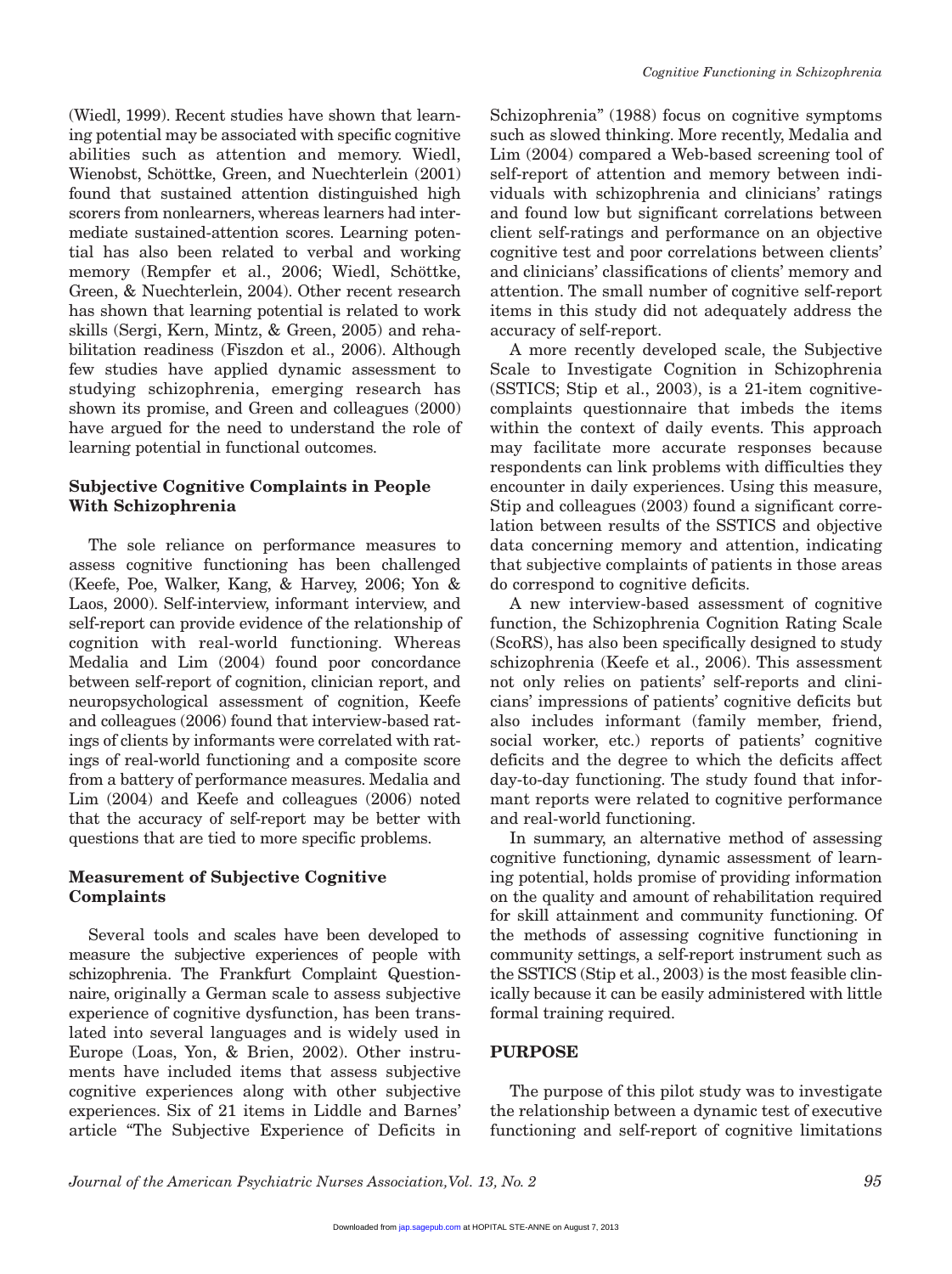in people with schizophrenia. The specific research question of interest is what is the relationship between ability to learn from coaching on the WCST and subjective cognitive complaints measured by the SSTICS?

## **METHODS**

## **Participants**

Individuals with schizophrenia or schizoaffective disorder were recruited from case-manager referrals and announcements at consumer meetings from two community mental-health centers in the Kansas City area. Individuals with comorbidities that would affect cognition (e.g., a diagnosis of mental retardation) or other significant physical comorbidities that would affect task performance (e.g., blindness) were excluded from the study. Ten participants had a diagnosis of schizophrenia and 10 had schizoaffective disorder. Diagnoses were confirmed using the Structured Clinical Interview for DSM-IV (First, Spitzer, Gibbon, & Williams, 1997), which was administered by advanced graduate students in clinical psychology who were trained by the third author to competency and supervised to maintain reliability. Of the 20 participants, 11 were women and 9 were men; 14 were African American or Black, 4 were Caucasian or White, 1 was Hispanic, and 1 was Asian. They ranged in age from 34 to 55 years, with an average age of 43.5 years. Twelve participants lived independently, 5 lived with relatives (but are largely independent for personal care), 1 lived with relatives but was heavily dependent for personal care, 1 lived in supervised-care housing, and 1 was homeless. Seven participants had some high school education, 6 had some college, 5 were high school graduates or had their general equivalency diploma (GED), 1 had an eighth-grade education, and 1 had a bachelor's degree. Seventeen participants were currently unemployed. All but 2 participants were prescribed neuroleptic medications. Four were taking typical antipsychotic medications, Prolixin and Haldol, whereas 15 were on one or more atypical antipsychotic medications: Abilify, Risperdal, Geodon, Zyprexia, and/or Seroquel.

## **Instruments**

The cognitive measure selected for this study was the WCST (Heaton, Chelune, Talley, Kay, & Curtiss, 1993). The WCST is a test of concept formation and problem solving and is a measure of executive functioning often used in studies of people with schizophrenia. Successful performance on this task requires abstract thought, conceptual flexibility, and the ability to monitor one's own behavior and learn from feedback. The WCST was selected because it has been related to community functioning and schizophrenia in several studies and has established dynamic assessment methodology developed by Wiedl and colleagues (Green et al., 2000; Wiedl, 1999).

The SSTICS was selected to measure participants' subjective cognitive complaints (Stip et al., 2003). The 21 items were constructed to assess memory, attention, executive functions, and praxia. The SSTICS demonstrates good test–retest reliability (*r* = .82) in 78 participants who completed the scale 2 to 22 days after the first administration  $(M = 11$  days). Internal consistency ( $\alpha$  = .86) with 113 participants demonstrates that the items are measuring the same construct. Factor analysis yielded six subjective domains; sustained executive function, memory of information, consciousness of effort, daily life, distractibility, and alertness explained 57.5% of the variance. Four questions, numbers 16 to 19, specifically address executive function. Subjects are asked to rate the frequency of their cognitive difficulties using a 4-point scale  $(0 =$ *never*, 4 = *very often*).

Total scores on the SSTICS were significantly different in participants with schizophrenia and participants without a psychiatric disorder (Mancini et al., 2002). The SSTICS global score was correlated with explicit memory  $(r = .244, p = .009)$ , and the memory-of-information factor was correlated with long-term memory  $(r = -.193, p = .04)$ . The SSTICS was significantly related to the general  $(r = .26, p =$ .005) and negative  $(r = .228, p = .015)$  scores of the Positive and Negative Syndrome Scale, and it was negatively correlated with insight  $(r = -.181, p =$ .055), although not significantly.

In summary, the SSTICS demonstrates construct validity and modest convergent correlations with a few objective measures of cognitive functioning and negative symptoms. As predicted, scores differ between individuals with schizophrenia and individuals without a psychiatric disorder. Further testing is needed to determine if the SSTICS is sensitive enough in identifying clients with cognitive deficits in clinical settings.

The SSTICS (Stip et al., 2003) was originally developed and administered to French-speaking patients in Montreal. The questionnaire was back-translated into English, but for this study, the wording in questions 10, 11, and 17 was changed to accommodate possible cultural differences. In question 10, *Prime*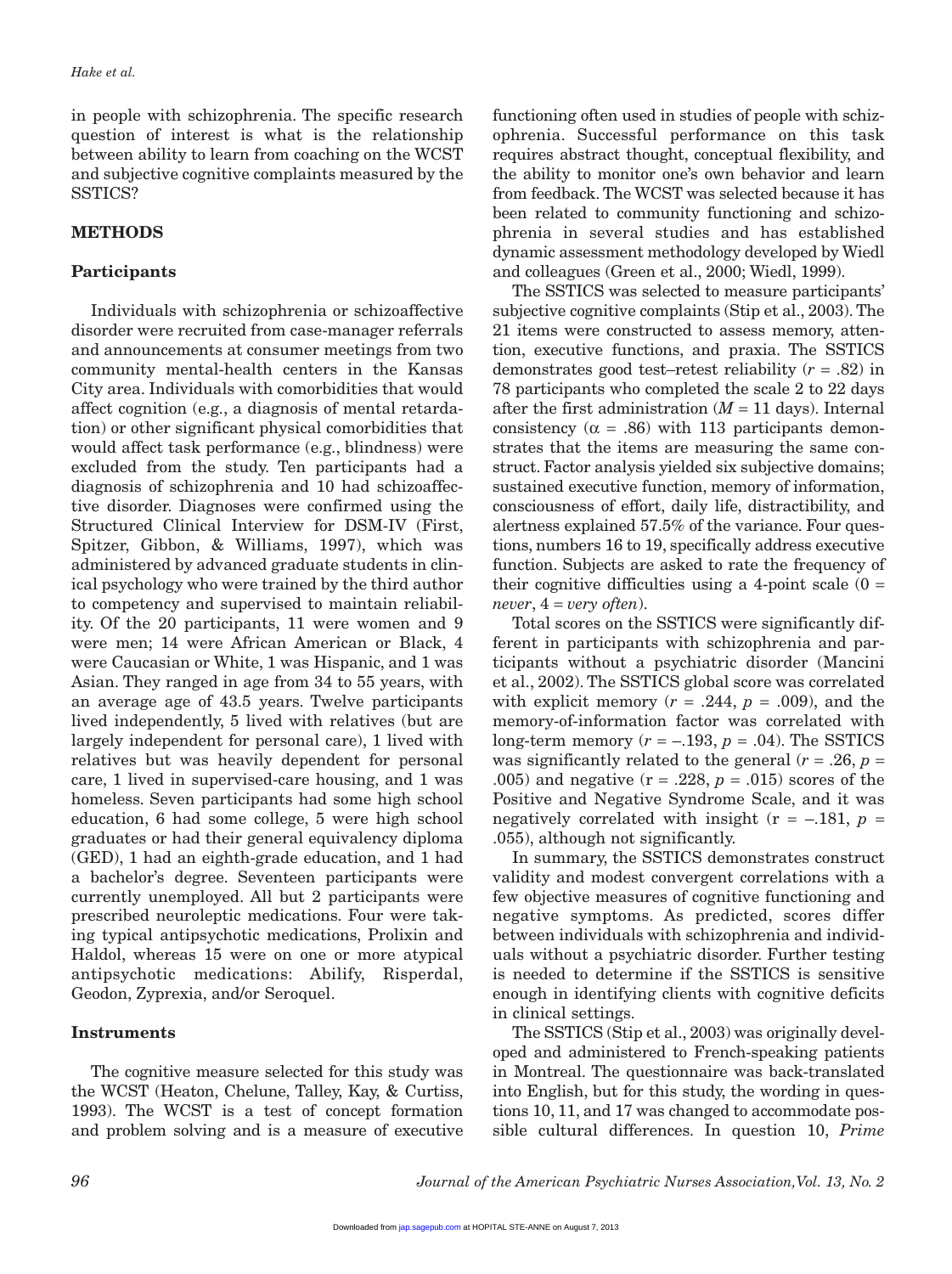| Learner status | <b>Pretest</b> |           | <b>Posttest</b> |           | <b>Gain Score</b> |           |
|----------------|----------------|-----------|-----------------|-----------|-------------------|-----------|
|                | M              | <b>SD</b> | М               | <b>SD</b> | М                 | <b>SD</b> |
| High scorer    | 48.14          | 4.45      | 52.71           | 2.43      | 4.57              | 5.00      |
| Learner        | 31.00          | 4.52      | 52.83           | 6.05      | 21.83             | 4.71      |
| Nonlearner     | 32.29          | 9.74      | 36.71           | 9.48      | 4.43              | 7.23      |

**TABLE 1. Means and Standard Deviation by Learner Status for Pretest, Posttest, and Gain Scores on the Wisconsin Card Sorting Test**



**FIGURE 1. Changes in Wisconsin Card Sorting Test pretest to posttest among nonlearners, learners, and high scorers.**

*Minister of Canada* was changed to *President of the United States*; in question 11, *national capitals* was changed to *state capitals*; and in the example qualifiers for question 17, *charting an itinerary* was changed to *planning a daily schedule*.

#### **Procedure**

Participants were enrolled in a larger study examining learning potential, which was approved by the relevant institutional review boards. After participants were given information about the study, informed consent was obtained. The measures examined in this study were administered at baseline as part of a larger study that included additional measures of cognition and functioning. Within this larger test battery, the order in which the WCST was administered was counterbalanced across participants.

Consistent with the Wiedl (1999) dynamic-assessment procedures, the 64-card version of the WCST was administered three times in a pretest–training– posttest sequence, all within one session. The pretest used standard administration instructions (Heaton et al., 1993). Participants were asked to sort the 64 cards, which had symbols varying according to shape, color, and number on them, by matching each card to one of four "key" cards provided. Participants were not explicitly informed of the matching principle, but after each match, they were told whether their response was right or wrong. After 10 consecutive correct matches, the matching principle was changed without informing the participant.

On the second (training) administration of the WCST, participants were given additional assistance. The three sorting rules (color, shape, and number) were explained, and the participants proceeded with the task. After each sort, participants were given feedback as to why their sort was right or wrong. Participants were also informed of the changes in matching principle.

Immediately following the mediated instruction, the posttest was administered. The posttest was given with the same standard administration procedures used in the pretest.

After completing the WCST, the SSTICS (Stip et al., 2003) was administered to determine participants' subjective cognitive complaints. Participants were told they were going to be asked a series of questions on memory and concentration problems that they may have experienced while going about their everyday activities, and they were asked to estimate how often they had noted such problems recently. Participants were given a Likert-type scale to indicate how often each problem had occurred (4 = *very*  $of ten, 3 = often, 2 = sometimes, 1 = rarely, 0 = never).$ 

#### **RESULTS**

The pretest, posttest, and gain scores on the WCST are shown in Table 1. Participants were classified as learners, nonlearners, or high achievers based on the classification system developed by Wiedl (1999; Wiedl et al., 2001). Participants were thus designated as high scorers if they scored 43 or higher on the pretest and posttest, as learners if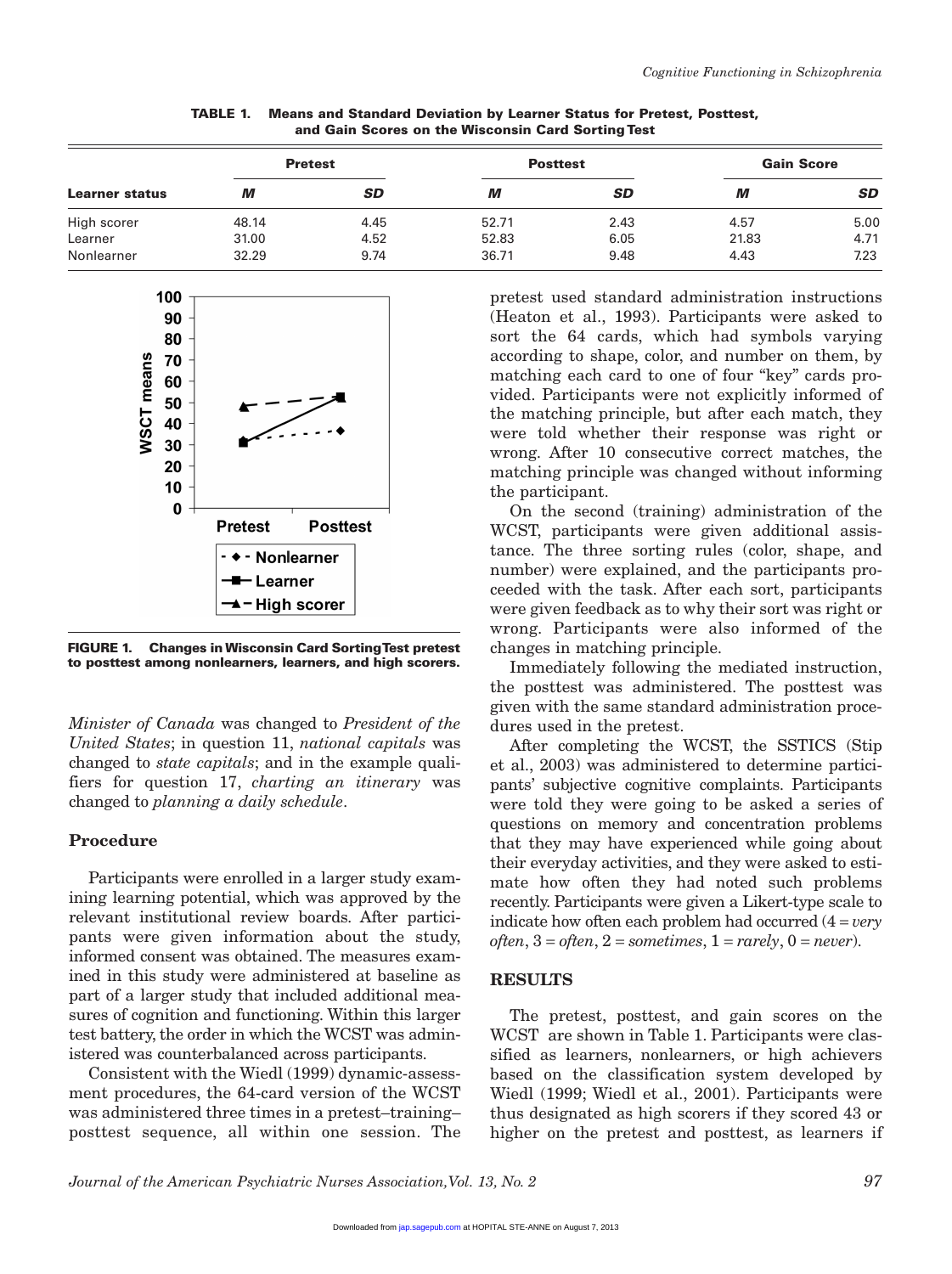they improved their scores from pretest to posttest by 15 points, and as nonlearners if they failed to meet criteria for high scorers or learners. Of the 20 participants, 7 were high scorers, 6 were learners, and 7 were nonlearners (see Figure 1).

Possible scores on the SSTICS range from 0 to 84. The higher the score, the more subjective cognitive complaints are reported. Nonlearners had the highest total average subjective complaints by learner status  $(M = 46, SD = 12.29)$ , followed by learners  $(M = 37, SD = 14.59)$  and then high scorers  $(M = 36,$  $SD = 14.40$ . One-way analysis of variance showed there was not a significant difference among the three learner groups  $(F[2, 17] = 1.10, p = .35)$  in total SSTICS mean scores. The scores of learners and high scorers who had similar means were combined to see if they differed from the scores of nonlearners. Results of the independent sample *t* test were nonsignificant (*t*  $[df = 18] = -1.52, p > .15$ )

Possible scores for the executive-functioning questions on the SSTICS range from 0 to 16. When comparing the mean scores from the questions that address executive function (questions 16, 17, 18, and 19) by learner status, nonlearners reported more subjective cognitive complaints  $(M = 10, SD = 2.50)$  than learners ( $M = 7$ ,  $SD = 3.49$ ) and high scorers ( $M = 6$ ,  $SD = 4.56$ , but the difference among the groups was not significant  $(F[2, 17] = 2.75, p = .09)$ . Because results between the high scorers and learners were similar, high scorers and learners were combined into one group  $(M = 6, SD = 4.00)$ . An independent sample *t* test was then used to analyze whether the mean value of subjective cognitive complaints of executive function differed significantly between high scorers and learners and nonlearners. Results were found to be significant (*t*  $[df = 18] = 2.29, p = .03$ ).

## **DISCUSSION**

The findings show that individuals with schizophrenia who improve with coaching on a cognitive test of executive functioning (i.e., learners) were able to reach a level of performance equivalent to that of individuals who initially scored highly and maintained their high score (i.e., high scorers). This suggests that learners would need less-specialized cognitive remediation than nonlearners, whereas nonlearners may require more intensive rehabilitation. Furthermore, when high scorers and learners were combined, they reported significantly fewer subjective cognitive complaints of executive functioning than did nonlearners. If learner status shows similar differences in future studies of self-reported

cognitive complaints, self-reports might be used clinically as a proxy for cognitive tests, which are difficult to administer in clinical settings.

These findings extend research that reports that dynamic assessment predicts such outcomes as rehabilitation readiness and work-skill acquisition. The findings indicate that participants are able to rate their subjective cognitive complaints and that items assessing higher level cognitive skills such as planning daily activities are related to learning proficiency.

The fact that only subjective items assessing executive functioning, not the total scale score on the SSTICS, were related to learner status suggests that these items may require more sustained attention than others, and thus, they are more likely to relate to a cognitive-performance measure that assesses executive functioning. However, it is possible that with a larger sample, total SSTICS scores may also be related to learner status. Another possible explanation is that the WCST, which assesses higher functioning, corresponds best to the executivefunctioning items of the SSTICS.

The relationship between subjective complaints about executive functioning and learner status suggests that dynamic assessment may be a more promising method than static cognitive testing in assessing the validity of subjective scales because it is similar to learning from experience in planning and organizing daily activities and adapting to changes as needed. Previous research assessing validity with the SSTICS used a static cognitive test and found that cognitive complaints in individuals with schizophrenia generally corresponded with visual memory rather than specific SSTICS factors corresponding to participants' equivalent performance measures (Prouteau et al., 2004).

Formal cognitive testing is not clinically relevant for ordinary clinical practice. It requires special training, and test batteries can be time consuming. As such, there is a need for a quick, easy cognitive assessment that would indicate which clients are able to learn from minimal intervention. Self-report of subjective cognitive problems is a promising area to explore further—especially the SSTICS, because its items are grounded in specific activities of daily living. However, the SSTICS is a relatively new instrument, and replication of the factor structure and other properties is warranted.

The findings of this study must be tempered with the fact that this was a pilot study and that a significant relationship was found only when high scorers, those who performed well before and after assistance,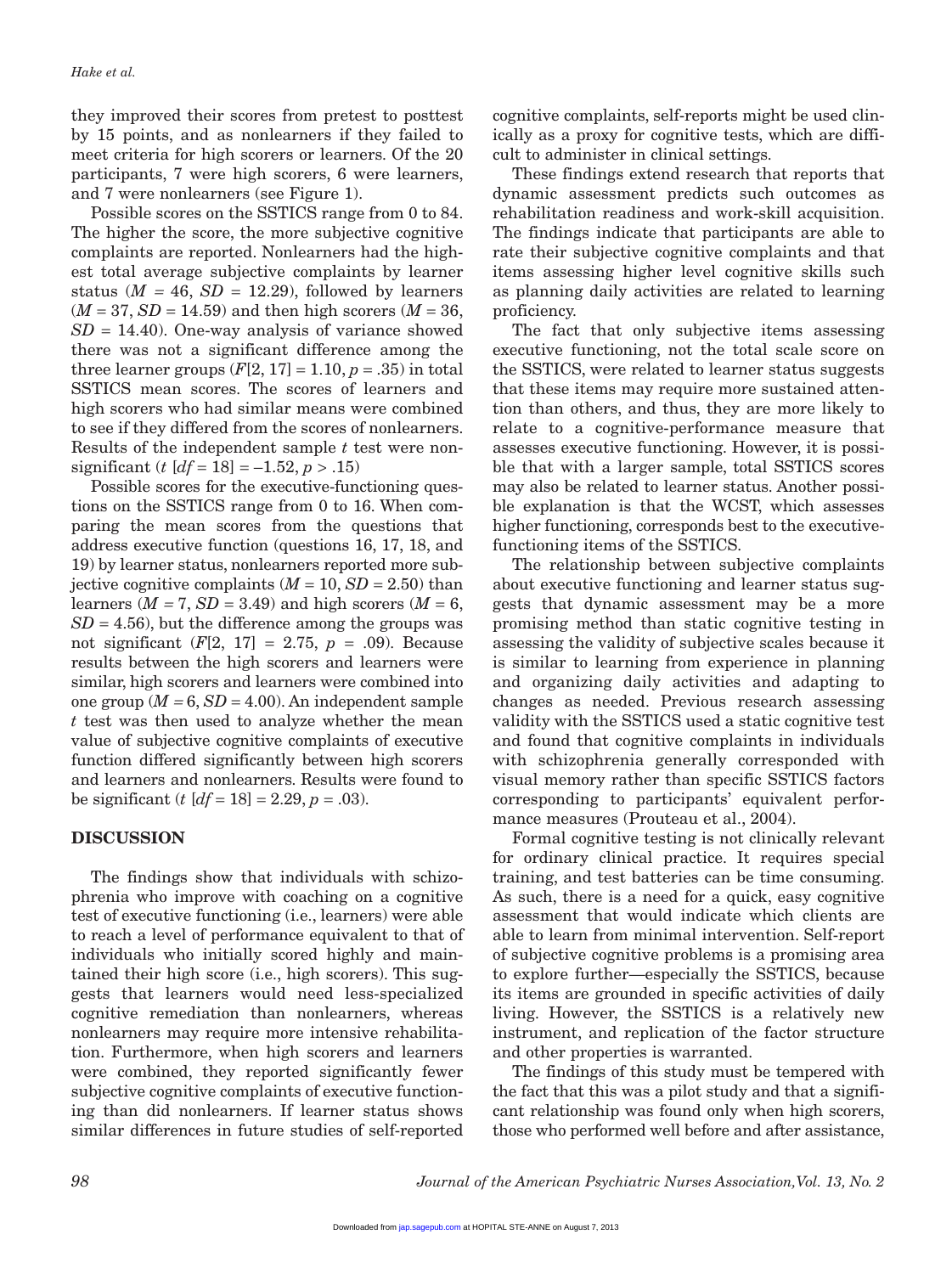were combined with learners, those who improved with assistance, and compared to nonlearners, those who did not improve with prompting. The results may not be supported with a larger sample. A broader limitation of this study is that only the dynamic version of the WCST was used, and other cognitive processes may also relate to self-report of cognitive complaints. Additionally, the sample was composed of relatively stable adults who live independently in the community. Self-report in less stable individuals may not correspond to cognitive performance, and informant ratings may be a more accurate indicator of cognitive functioning. In addition, other factors such as insight may need to be considered as mediating the relationship between cognitive performance and the selfreport of cognitive functioning.

#### **CONCLUSION**

Results of this pilot study are promising but need replication. Dynamic testing may be a better standard for assessing the validity of a clinical measure such as the SSTICS, and additional research into the relationship between learning potential and cognitive limitations is needed. If results of this study are replicated, more information will be available to determine whether self-report of cognitive difficulty is associated with learning potential.

#### **REFERENCES**

- Buchanan, R. W., Davis, M., Goff, D., Green, M. F., Keefe, R. S. E., Leon, A. C., et al. (2005). A summary of the FDA-NIMH-MATRICS workshop on clinical trial design for neurocognitive drugs for Schizophrenia. *Schizophrenia Bulletin*, *31*(1), 5-19.
- Fioravanti, M., Carlone, O., Vitale, B., Cinti, M. E., & Clare, L. (2005). A meta-analysis of cognitive deficits in adults with a diagnosis of schizophrenia. *Neuropsychology Review*, *15*, 73-95.
- Fiszdon, J. M., McClough, J. F., Silverstein, S. M., Bell, M. D., Jaramillo, J. R., & Smith, T. E. (2006). Learning potential as a predictor of readiness for psychosocial rehabilitation in schizophrenia. *Psychiatry Research*, *143*, 159-166.
- First, M. B., Spitzer, R. L., Gibbon, M., & Williams, J. W. (1997). *Structured clinical interview for DSM-IV Axis I disorders, research version*. New York: Biometrics Research, New York State Psychiatric Institute.
- Green, M. F. (1996). What are the functional consequences of neurocognitive deficits in schizophrenia? *American Journal of Psychiatry*, *153*, 321-330.
- Green, M. F., Kern, R. S., Braff, D. L., & Mintz, J. (2000). Neurocognitive deficits and functional outcome in schizophrenia: Are we measuring the "right stuff"? *Schizophrenia Bulletin*, *26*, 119-136.
- Groth-Marnat, G. (2000). Introduction to neuropsychological assessment. In G. Groth-Marnat (Ed.), *Neuropsychological assessment in clinical practice* (pp. 3-25). New York: Wiley.
- Heaton, R. K., Chelune, G., Talley, J. L., Kay, G. G., & Curtiss, G. (1993). *Wisconsin Card Sorting Test manual*. Odessa, FL: Psychological Assessment Resources.
- Heinrichs, R. W., & Zakzanis, K. K. (1998). Neurocognitive deficit in schizophrenia: A quantitative review of the evidence. *Neuropsychology*, *12*(3), 426-445.
- Keefe, R. S. E., Poe, M., Walker, T. M., Kang, J. W., & Harvey, P. D. (2006). The schizophrenia cognition rating scale: An interviewbased assessment and its relationship to cognition, real-world functioning, and functional capacity. *American Journal of Psychiatry*, *163*(3), 426-432.
- Lewis, R. (2004). Should cognitive deficit be a diagnostic criterion for schizophrenia? *Journal of Psychiatric Neuroscience*, 29(2), 102-113.
- Lezak, M. D. (1995). *Neuropsychological assessment*. New York: Oxford University Press.
- Liddle, P. F., & Barnes, R. R. E. (1988). The subjective experience of deficits in schizophrenia. *Comprehensive Psychiatry*, *29*(2), 157-164.
- Loas, G., Yon, V., & Brien, D. (2002). Dimensional structure of the Frankfurt Complaint Questionnaire. *Comprehensive Psychiatry*, *43*(5), 395-403.
- Mancini, A., Stip, E., Prouteau, A., Caron, J., Lecomte, Y., & Pampoulova, T. (2002). Subjective experience of cognitive deficits in schizophrenia. *Schizophrenia Research*, *53*, 144.
- Medalia, A., & Lim, R. W. (2004). Self-awareness of cognitive functioning in schizophrenia. *Schizophrenia Research*, *71*, 331-338.
- Palmer, B. W., Heaton, R. K., Paulsen, J. S., Kuck, J., Braff, D., Harris, M. J., et al. (1997). Is it possible to be schizophrenic yet neuropsychologically normal? *Neuropsychology*, *11*, 437- 446.
- Prouteau, A., Verdoux, H., Briand, C., Lesage, A., Lalonde, P., Nicole, L., et al. (2004). Self-assessed cognitive dysfunction and objective performance in outpatients with schizophrenia participating in a rehabilitation program. *Schizophrenia Research*, *69*, 85-91.
- Rempfer, M., Hamera, E., Brown, C., & Bothwell, R. J. (2006). What are the cognitive characteristics associated with learning proficiency on the Wisconsin Card Sorting Test? Cognition and learning potential in people with serious mental illness. *Schizophrenia Research*, *87*, 316-322.
- Rund, B. R. (1998). A review of longitudinal studies of cognitive functions in schizophrenia patients. *Schizophrenia Bulletin*, *24*(3), 425-433.
- Sergi, M. J., Kern, R. S., Mintz, J., & Green, M. F. (2005). Learning potential and the prediction of work skill acquisition in schizophrenia. *Schizophrenia Bulletin*, *31*(1), 67-72.
- Stip, E., Caron, J., Renaud, S., Pampoulova, T., & Lecomte, Y. (2003). Exploring cognitive complaints in schizophrenia: The subjective scale to investigate cognition in schizophrenia. *Comprehensive Psychiatry*, *44*(4), 331-340.
- Velligan, D. I., Bow-Thomas, C. C., Mahurin, R. K., Miller, A. L., & Halgunseth, L. C. (2000). Do specific neurocognitive deficits predict specific domains of community function in schizophrenia? *Journal of Nervous and Mental Disease*, *188*(8), 518-524.
- Wiedl, K. (1999). Cognitive modifiability as a measure of readiness for rehabilitation. *Psychiatric Services*, *50*(11), 1411-1419.
- Wiedl, K. H, Schöttke, H., Green, M. F., & Nuechterlein, K. H. (2004). Dynamic testing in schizophrenia: Does training change the construct validity of a test? *Schizophrenia Bulletin*, *30*(4), 703-711.

*Journal of the American Psychiatric Nurses Association,Vol. 13, No. 2 99*